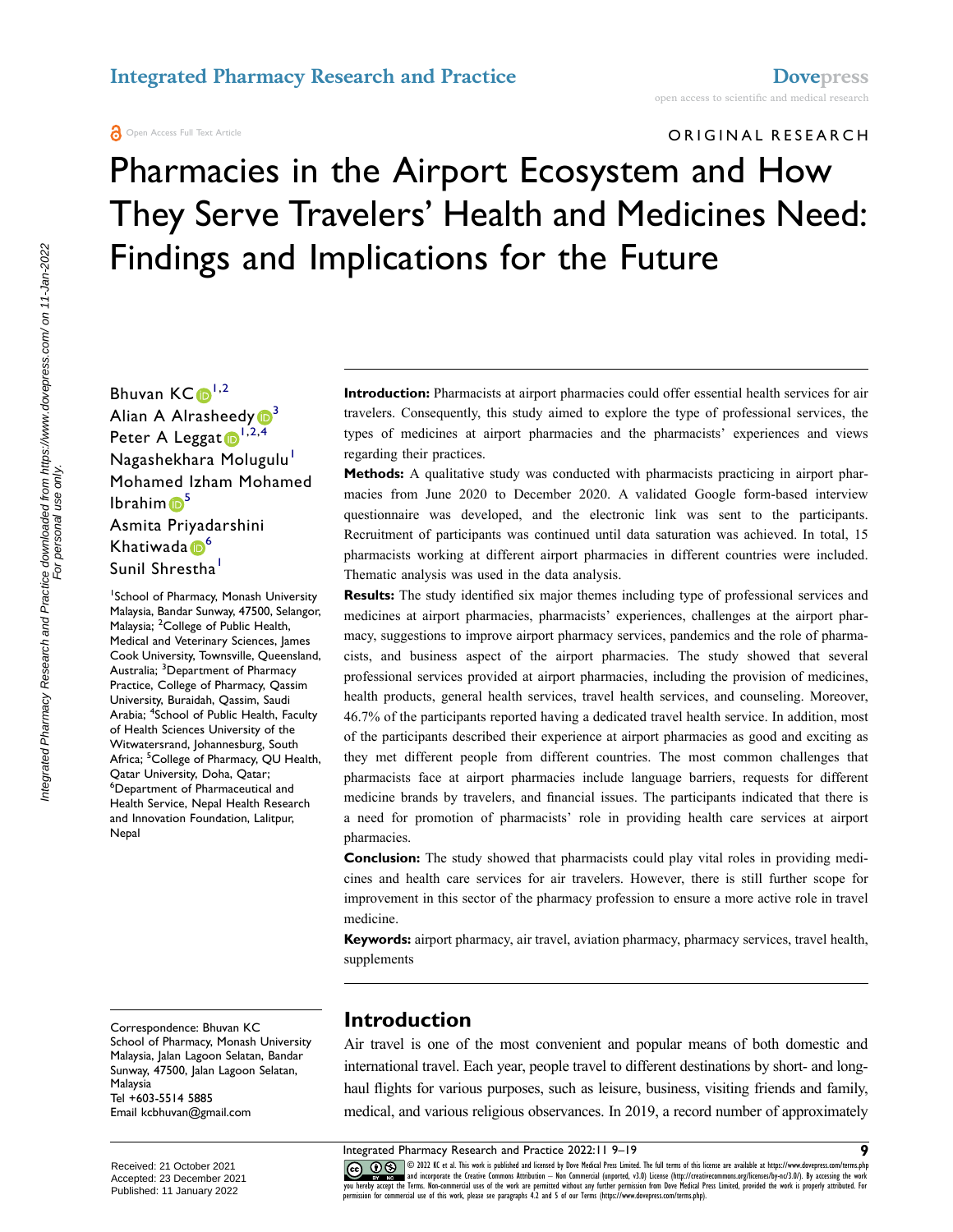<span id="page-1-1"></span><span id="page-1-0"></span>4.6 billion people traveled by air to different destinations.<sup>1</sup> Air travel is an essential element of economic development. It connects people and businesses and impacts their productivity and economic output, thereby contributing to a country's eco-nomic growth as a whole.<sup>[2](#page-9-1)</sup> At the very core of air travel are airports that manage incoming and outgoing flights, and transport passengers, staff and visitors to these airports. Modern international/domestic airports are complex, multipurpose hubs that provide passengers with facilities, such as departure gate lounges, airline lounges, restaurants, shopping, entertainment venues, meeting rooms, leisure and other activities after travel and during transit.<sup>3</sup> Along with these services, modern airports, especially in the Organization for Economic Cooperation and Development (OECD) countries, may have pharmacies and medical or health clinics[.4](#page-9-3) They may even have small hospitals. Air travelers can use these facilities for minor to major illnesses and injuries and in the case of medical emergencies.

<span id="page-1-4"></span><span id="page-1-2"></span>The health of air travelers is an essential element of overall travel, especially for travelers who are elderly and have chronic diseases, also for infants, children, pregnant women and those with disabilities.<sup>5</sup> Furthermore, pharmacists working at airport pharmacies can help air travelers, especially during pandemics, such as the current COVID-19 pandemic, by providing health advice and necessary health supplies, such as personal protective equipment (PPE), appropriate health and prevention protocols, medical updates; they help travelers stay safe during air travel. Airport pharmacies were helping air travelers in various ways during the COVID-19 outbreak. For example, the airport pharmacy at Kuala Lumpur International Airport (Malaysia) supplied face masks, gloves and other PPE, the airport pharmacy at Toronto Pearson International Airport (Canada) provided a 48-hour COVID-19 test results service, and pharmacists at Gold Coast Airport pharmacy (Australia) provided medical updates and health and safety advice to travelers who approached them. $6-8$  $6-8$ 

<span id="page-1-5"></span><span id="page-1-3"></span>In addition to other basic facilities in airports, medical or health clinics and pharmacies are essential for regular travelers during long-haul flight stopovers and during epidemics and medical emergencies.[4](#page-9-3)[,9](#page-9-7) Furthermore, airport pharmacies can be a source of medicines, essential health supplies, and basic services for people involved in the aviation industry. Airport pharmacies can serve aircrew, staff working in airport services and various business outlets, security personnel, and government officials, such as migration and customs agents, and possibly air traffic control and airport maintenance staff. The <span id="page-1-6"></span>International Civil Aviation Organization's medical guidelines outline the necessary provisions for airport medical services and their usage to meet medical and healthrelated needs.<sup>10</sup> However, there is a dearth of literature on pharmacy services available at major international/ domestic airports. Based on our extensive literature search using keywords such as airport pharmacies, airport chemists, and airport pharmacists in several search engines, including PubMed and Google Scholar, no relevant studies on airport pharmacies in the last 20 years (ie, since 2000) could be found. This indicated very limited academic publications on this topic. Therefore, this study aims to explore the type of professional services, medicines, and practices at airport pharmacies and to explore pharmacists' experiences and views regarding practices at airport pharmacies.

#### **Methods**

### Study Design and Research Strategy

<span id="page-1-8"></span><span id="page-1-7"></span>A qualitative study was conducted with pharmacists working in airport pharmacies as "the key informants." The qualitative design was adopted in this study because it is considered a suitable research strategy when exploring new areas or when little is known about the topic or practice issues. $11$  The qualitative study helps to describe the phenomenon or practice in its natural setting and helps to acquire an in-depth understanding of the participants' experiences, perspectives, views, and perceptions.<sup>[12](#page-9-10)</sup> As one of the most common qualitative methods in practice, we adopted a qualitative descriptive (QD) study as the research strategy for this study<sup>[13,](#page-9-11)14</sup> because it provides a real-world detailed description of the experience of the participants and the issues in the practice settings.<sup>[14,](#page-9-12)[15](#page-9-13)</sup> It is also less theorized than other qualitative methods. Consequently, it can effectively answer the research questions relevant to practitioners and policy makers in health care. $13,14$  $13,14$ 

### <span id="page-1-10"></span><span id="page-1-9"></span>Study Instrument/Interview Guide

Initially, given the limited information in the literature about airport pharmacies, we visited the web portals of 100 of the world's busiest airports to explore the current state of airport pharmacies, their operations, and their provided services. After this initial research and based on the websites' initial screening and document review, a semi structured interview questionnaire was developed. The semi structured interview questionnaire included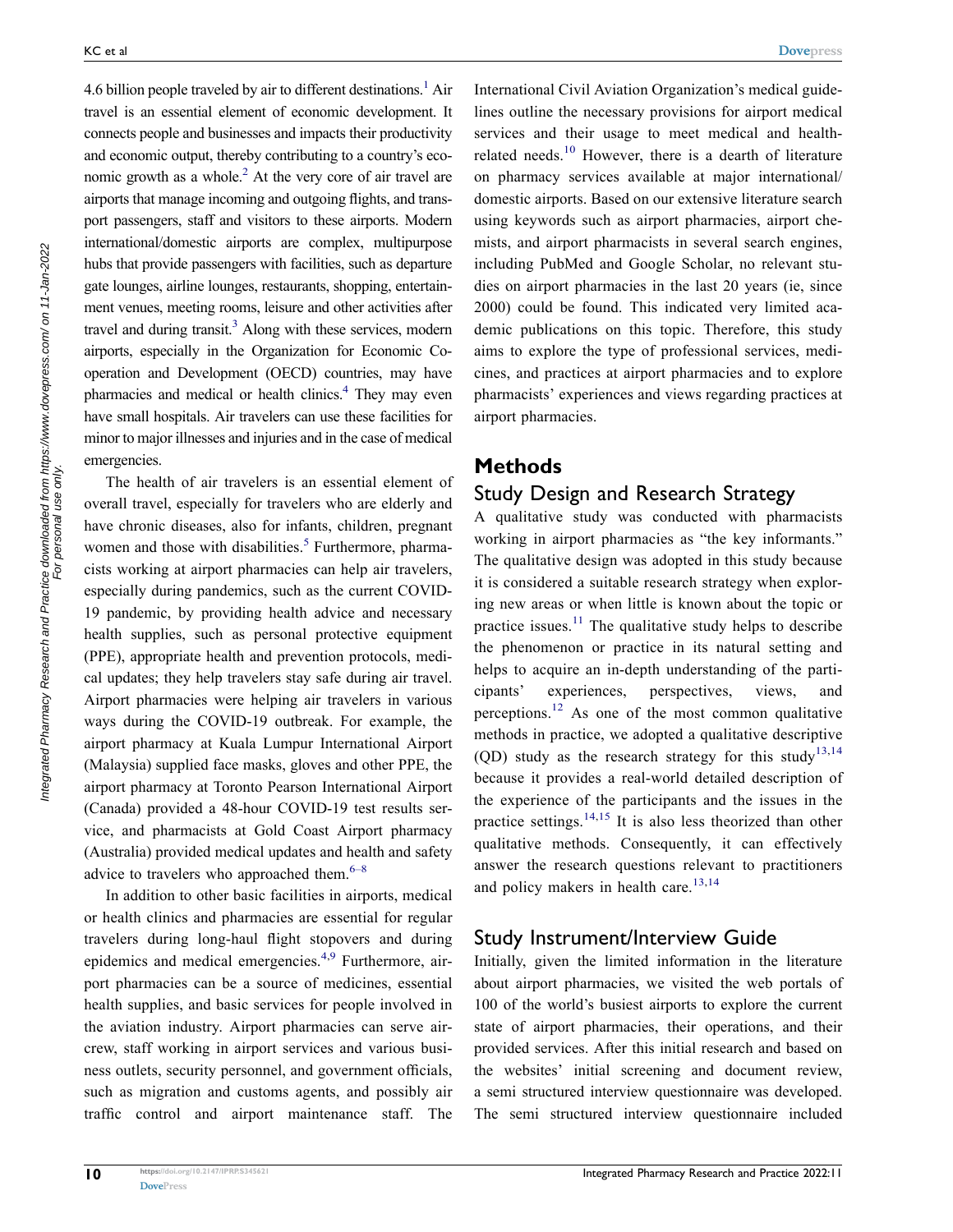several in-depth questions to explore several areas of interest with the pharmacists working at the airport. The semi structured interview questions were reviewed by three experts and discussed with two pharmacists working at airport pharmacies to ensure clarity and suitability to address the area of interest and gather in-depth information. The semi structured interview questions were in the English language and consisted of close-ended questions to collect specific information and open-ended questions to gather all other information and explore the topic in depth. The questions were primarily open-ended questions to ensure an in-depth exploration of the topics relevant to the study and focused on several specific topics. The topics included the type of medicines and products, type of services provided at the airport pharmacies, travel health services, pharmacists' experiences, and challenges at airport pharmacies.

### Participants' Selection, Recruitment, and Data Collection

This study was carried out from June 2020 to December 2020. The study's target population (ie, pharmacists working in airport pharmacies) is considered a hard-to-reach population given the wide geographical distribution in one country and across countries. Therefore, as some of the authors of this article are registered pharmacists in different countries, we made several communications with registered pharmacists practicing in different countries via personal network. Consequently, we were able to find contact information of some pharmacists working in airport pharmacies. After that, pharmacists working at airport pharmacies and able to communicate in the English language via written or verbal media were included in the study. In contrast, those who were not comfortable communicating in English via written or oral media were excluded from the study. The pharmacists were then contacted via email, SMS, or WhatsApp and were invited to participate in the study. The participants were asked for their preference for a Zoom meeting or an email-based interview. All the participants preferred an email-based interview. Therefore, based on the participants' preferences and as the qualitative data can be successfully gathered from this type of open-ended written question,  $16,17$  $16,17$  a Google formbased interview questionnaire was developed. An electronic link was sent to the participants. The recruitment of participants was continued until data saturation was

<span id="page-2-1"></span>achieved, in which no more new information emerged and all responses became repetitive, indicating data adequacy.[18](#page-9-16) Therefore, data collection was stopped after interviewing 15 pharmacists working at different airport pharmacies. All interview responses were captured in Google form and downloaded to a password protected computer after completing all the interviews.

### Data Processing and Analysis

The participants' responses yielded rich data and detailed information based on the questionnaire's open questions. Thematic analysis was used to analyze the texts and the participants' qualitative data.<sup>19</sup> Two researchers (BKC and AAA) read the text and responses many times and took notes. Then, they highlighted and coded the interview texts. Next, they reviewed the codes to identify the pattern that emerged to form the themes. The themes were then reviewed by two other researchers (PAL and NM) to see whether they are relevant, unique, and accurately represent the text. All four researchers reviewed the themes and agreed upon the final themes. The data coding and generation of themes were based on the research questions and topics of interest (deductive analysis) and on the emerging and new information provided by the participants (inductive analysis).<sup>[19](#page-9-17),20</sup> The qualitative analysis was peer-reviewed to ensure rigor and trustworthiness and the results were triangulated with our preliminary findings from reviewing the websites of pharmacies operating at 100 of the busiest international airports.

#### <span id="page-2-2"></span>Ethical Approval

The study was approved by the Monash University Human Research Ethics Committee (Project ID: 24848) on 5th June 2020. Written informed consent was obtained from the participants in the study and the consent included publication of anonymized responses. The study was conducted according to the World Medical Association Declaration of Helsinki.

### **Results**

### Characteristics of the Participants and the Airport Pharmacies

<span id="page-2-0"></span>We did a review of website and other documents of 100 busiest airport pharmacies first and extract information about their operation, functioning and services. Then, we did a qualitative study that included pharmacists practicing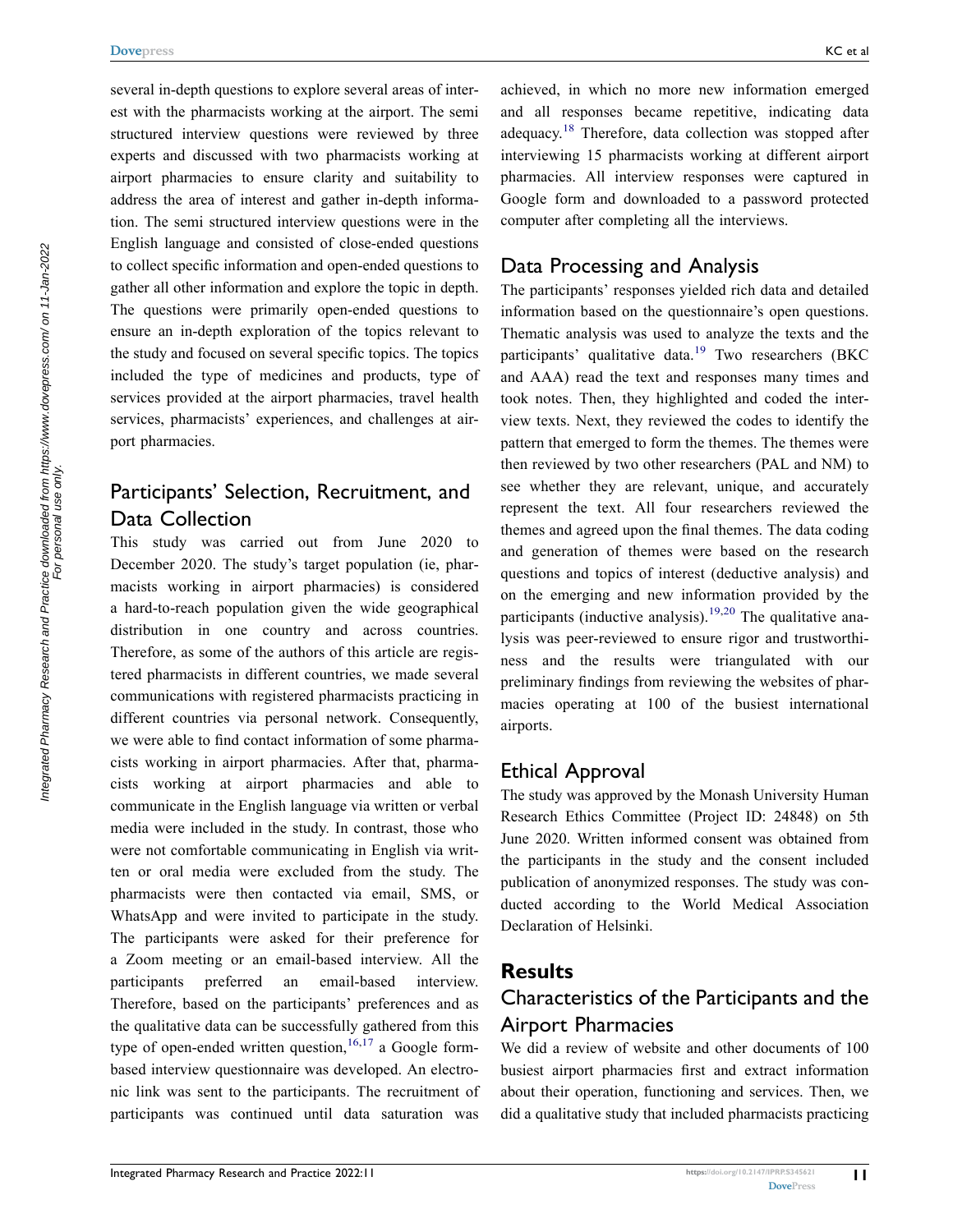in airport pharmacies from several countries including Malaysia, the United States, the United Kingdom, Canada, and Germany. Most participants (n=9; 60%) held a bachelor's degree in pharmacy, while the remaining participants (n=5; 40%) held a master's or doctor of pharmacy degree. The types of pharmacies included both retail and chain pharmacies. Most pharmacies (93.3%) were open for either 8–12 or 12–18 hours a day. In this study, 9 (60%) participants had formal training specific to airport pharmacy practice. The details are summarized in [Table 1](#page-3-0).

### Themes

#### Type of Professional Services, Medicines and Practices at Airport Pharmacies

In this study, we explored the professional services provided by pharmacists practicing at airport pharmacies. The study showed several services provided at airport pharmacies, including provision of medicines, health products, general health services, travel health services, counseling of patients, and supply of other products and items needed by the travelers. These are summarized in [Table 2](#page-4-0).

#### Type of Medicines and Products Available at Airport-Based Pharmacies

In this study, all participants reported that they routinely stocked over-The-counter (OTC) medicines, health products, nutritional supplements, beauty products, and travel-related items in their airport pharmacies. However, less than half of participants reported offering prescription medicines in their pharmacies. We further explored the standard OTC and preventive medicines available in airport pharmacies. All the participants reported having antidiarrheal medicines, antacid medicines, antihistamines, motion sickness medicine, cough suppressants, expectorants, decongestants, pain and fever, laxatives, mild sedatives or sleep aids in their airport pharmacies. In addition, the common health supplies available in airport pharmacies included a first aid kit, hand sanitizer (alcohol-based) or antibacterial hand wipes, insect repellent sunscreen, sunglasses and hat, condoms, earplugs, and other travelrelated items.

#### Type of Services Provided at Airport-Based **Pharmacies**

The participants reported a wide range of professional services provided at their pharmacies. The common professional and health-related services included dispensing and supplying medicines (OTCs and prescription medicines), providing point-of-care services (eg, blood pressure

Integrated Pharmacy Research and Practice downloaded from https://www.dovepress.com/ on 11-Jan-2022<br>For personal use only.

Integrated Pharmacy Research and Practice downloaded from https://www.dovepress.com/ on 11-Jan-2022<br>For personal use only.

<span id="page-3-0"></span>**Table 1** Characteristic Data of the Participants and the Airport Pharmacies (n=15)

| Variable                                                                          |                         | Number (%) |
|-----------------------------------------------------------------------------------|-------------------------|------------|
| Type of Pharmacy                                                                  | Retail<br>Pharmacy      | 10 (66.7%) |
|                                                                                   | Chain<br>Pharmacy       | 5(33.3%)   |
| Opening hours                                                                     | $8 - 12$                | 7 (46.7%)  |
|                                                                                   | $>12 - 18$              | 7 (46.7%)  |
|                                                                                   | $>18 - 24$              | 1(6.7%)    |
| Country of the pharmacies                                                         | Malaysia                | 5(33.3%)   |
|                                                                                   | United<br><b>States</b> | 3(20%)     |
|                                                                                   | United<br>Kingdom       | 2(13.3%)   |
|                                                                                   | Canada                  | 1(6.7%)    |
|                                                                                   | Germany                 | 1(6.7%)    |
|                                                                                   | Did not<br>disclose     | 3(20%)     |
| Qualification of pharmacists                                                      | Bachelor'<br>degree     | 9(60%)     |
|                                                                                   | Master's<br>degree      | 4 (26.7%)  |
|                                                                                   | Doctor of<br>Pharmacy   | 2(13.3%)   |
| Pharmacist having formal training<br>specific for practice in airport<br>pharmacy | Yes                     | 9 (60%)    |
|                                                                                   | No                      | 6(40%)     |
| Is the airport pharmacy linked with<br>any health facility (hospital or clinics)? | Yes                     | 2 (13.3%)  |
|                                                                                   | No                      | 13 (86.7%) |

and blood glucose measurements and temperature checks), providing health advice and counseling, supplying healthand travel-related products, and providing travel health services.

#### Type of Travel Health Services Provided at the Airport Pharmacies

In this study, less than half of the pharmacies (46.7%) reported having a dedicated travel health service. The service included dispensing preventive medicines such as antimalarial drugs, high-altitude sickness medicines, vaccinations (eg, flu shots), advice on travel-related diseases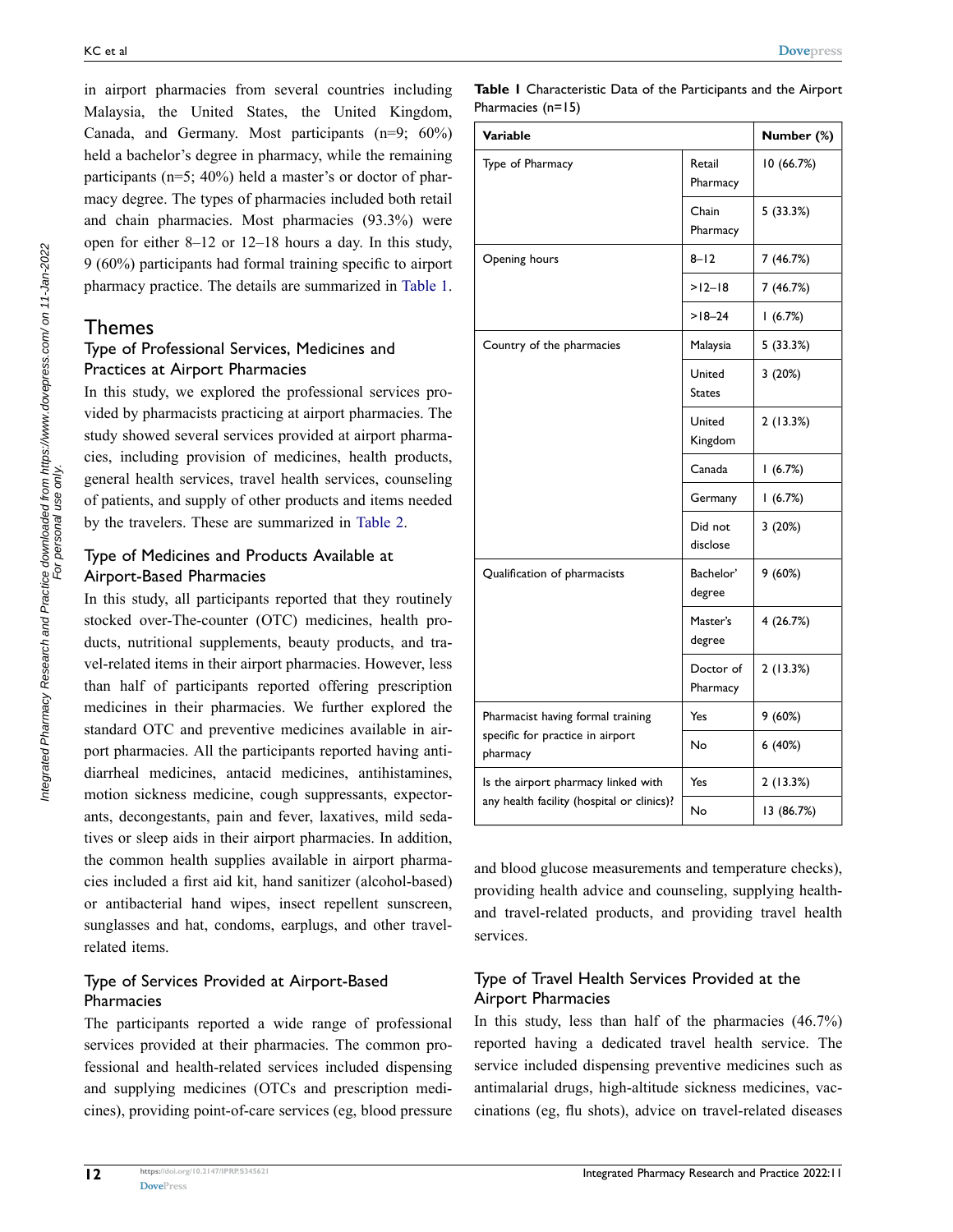| Variable                                     |                                                                                           | Number (%) |
|----------------------------------------------|-------------------------------------------------------------------------------------------|------------|
| Type of products                             | OTC and prescription<br>medicines                                                         | 7 (46.7%)  |
|                                              | OTC and pharmacist only<br>medicines                                                      | 8(53.3%)   |
|                                              | Health products, nutritional<br>supplements, beauty products,<br>and travel-related items | 15 (100%)  |
| Travel health<br>services                    | Yes                                                                                       | 7(46.7%)   |
|                                              | No                                                                                        | 8(53.3%)   |
| General Health<br>services and<br>counseling | Yes                                                                                       | 14 (93.3%) |
|                                              | No                                                                                        | 1(6.7%)    |

<span id="page-4-0"></span>**Table 2** Medicines, Health, and Travel Medicine Services Provided by Pharmacies at the Airport (n=15)

(eg, infectious diseases), packaging and labeling regular medicines for travel purposes, health counseling, tailored advice based on travelers' itineraries, and health supplies for travel purposes. The following are quotes from the participants.

Yes, we advise people on health and hygiene, provide some preventive medicines such as antimalarials, acetazolamide, some basic antibiotics, first aid box, and hygiene products, automatic refills, free delivery, on-site injections, and flu shots. Pharmacist-5

Yes, we advise travelers as per their itinerary, we also provide much-needed health advice and medicine supplies for chronic diseases and for other patients needing special care; we provide travel health supplies and even vaccination and other essential services as well. Pharmacist-10

Yes, we provide some vaccination like flu shots, travel medicine stuff such as antimalarials, altitude sickness medicines and other medicines needed for selfmedication during travel, advice based on the itinerary of the person… but that one is more about giving the medicines and health supplies as per the destination of travelers. Pharmacist-11

#### Pharmacists' Experience at the Airport Pharmacy

In this study, we asked the participants to describe their experience as pharmacists in the airport pharmacy and express their views from their daily practice in this setting. Most of the participants described their experience as pharmacists working at airport pharmacies as a good, interesting, and great experience and highlighted that they met different types of people from different countries. The following are some representative quotes from the participants to describe their practice and experience.

It is an interesting job as I get to meet different types of people. Pharmacist-2

It is an interesting job, and I got to see many people from different countries and help them; it is a dynamic environment and exciting to work at the airport. Pharmacist-5

It is a dynamic and challenging job… I get to meet different people each day, and I am happy that I can help air travelers with medicines, advice and health supplies; however, I feel that the recognition or importance of airport-based pharmacies has to be spread to people. Air travelers need to know, we are here to help them, and we can help them in many ways. Pharmacist-6

It is a good profession, I get to meet many new people every day. Pharmacist-12

Great experience because of the different needs from travelers of different countries. Pharmacist-15

#### Challenges at the Airport Pharmacy

In this study, we asked the participants an open-ended question. We provided them as key informants with freedom to report the common challenges that they encounter in their practice at airport pharmacies. The most common challenges that pharmacists face at airport pharmacies included language barriers, as all participants cited this as a challenge they face with international travelers. In addition, requests for different brands of medicines in travelers' own countries were a common issue encountered in airport pharmacies. Other challenges included financial issues such as the use of foreign currency and credit cards. The following are some quotes from the responses of the participants.

Language, not having local currency and not being able to provide the brand of medicine requested by the consumer… there might be many, but these are the things that I can say based on my experience with air travelers at our airport pharmacy. Pharmacist-7

Language and brands of medicines, not being able to supply or know about foreign brands. Pharmacist-8

I think language… not aware of the brand available in the local market or even let us say the airport pharmacy of that country and some of them do not have local currency and do not want to use the cards… Pharmacist-9

**13**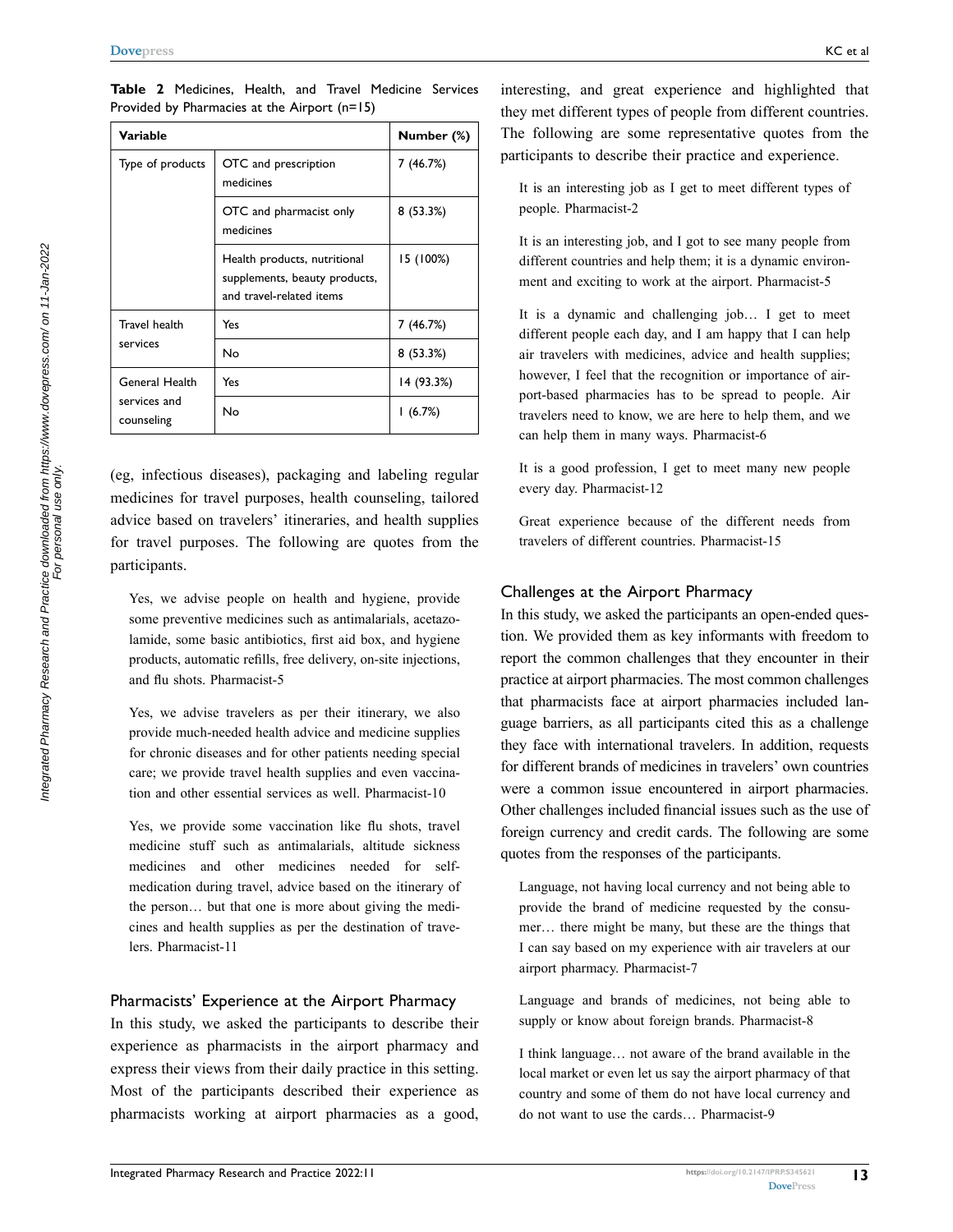Based on my interaction, language, medicines name, and the currency are the three things that I remember. Pharmacist-11

#### Suggestions to Improve Airport Pharmacy Services

The participants provided several suggestions and recommendations to improve travel medicine and pharmacy practice at airport pharmacies. Some participants suggested to increase public awareness of the current services provided by pharmacies at the airports. More promotion and awareness of the role of pharmacists in providing health care services, including travel medicine, is needed.

We are doing pretty much like providing prescription medicines, basic travel health services, and some regular pharmacy services…. I think we need to make people aware that comprehensive pharmacy services are available for people to help in the airport… Pharmacist-6

We need to be more visible in the sense that people, ie, air travelers know that there are airport-based pharmacies which can help them… Pharmacist-9

Maybe we have to provide more health services targeted to international travelers, and travelers who have long waiting hours in the airport usually face problems such as headache, sore throat, nose congestion, ear pain, fatigue, etc. and come to us for medicines or suggestions we have to be more visible to them. Pharmacist-14

Some participants suggested that the way forward is to explore the everyday health needs of travelers; then, we can expand our current services to cater to these needs of our clients.

We need first to study the common health care needs of air travelers and start providing those services via airport pharmacies such as ours. Pharmacist-7.

We need to research the needs of air travelers and see what type of service they need and try to provide such services …. however, we also need to see whether such service will be able to generate money for us or not… pharmacist-8

We need to know what travelers' health care needs are and how they are affected during travel… then we can provide them health services, medicines and other things that will help them during travel… Pharmacist-10

#### Pandemics and the Role of Pharmacists at Airports

Most of the pharmacists working in an airport pharmacy suggested several roles pharmacists can play during pandemics. They stated that pharmacists could supply medicines; help airport authorities with basic health screening, such as checking temperature and blood pressure; supply health products, such as masks, sanitizers, face shields, and disinfectants; and provide health advice. Nevertheless, none of the pharmacists with whom we communicated were aware of the airport's emergency preparedness plan except for basic fire drills and other emergency protocols.

During pandemic outbreaks, we can do health screening, and provide health supplies such as mask, sanitizers, etc… as in the current COVID-19 pandemic. Pharmacist-5

They can help travelers…… they can help screening the patient like taking temperature, blood pressure, etc., can supply some essential health products and medicines. Pharmacist-10

Maybe providing people with required health supplies such as masks, disinfectants, gloves, face shields, etc. Pharmacist-14

To provide counseling for the prevention and symptoms of early detection for illnesses and diseases. Pharmacist-15

#### Business Aspect of the Pharmacies at the Airport

As this type of pharmacy is different in terms of its setting (ie, airport-based), characteristics of its clients (ie, travelers from different places or countries), and services (ie, travel related), we explored the nature of business in airport pharmacies. Most of the participants mentioned that their pharmacies were running well and were able to survive and generate good income. They sell both medicines and other products. However, many stated that, unlike other pharmacy sectors, for profitability, they rely more on health and beauty products rather than medicines and rely on items such as travel health kits and other items for the urgent needs of travelers such as travelers' medications and other basic needs such as earplugs, neck pillows, chargers, eye masks, pain-related management therapy, souvenirs, baby foods and water.

Business is good, we sell both medicines and health & wellness products. However, unlike other pharmacy sectors, our main business comes from travel health kits and wellness products. Pharmacist-6

It is good….…. we sell medicines, health products, beauty products and gifts" Pharmacist-10

Business part is good… but again a large part of our business is from health supplies and beauty and cosmetics and health products…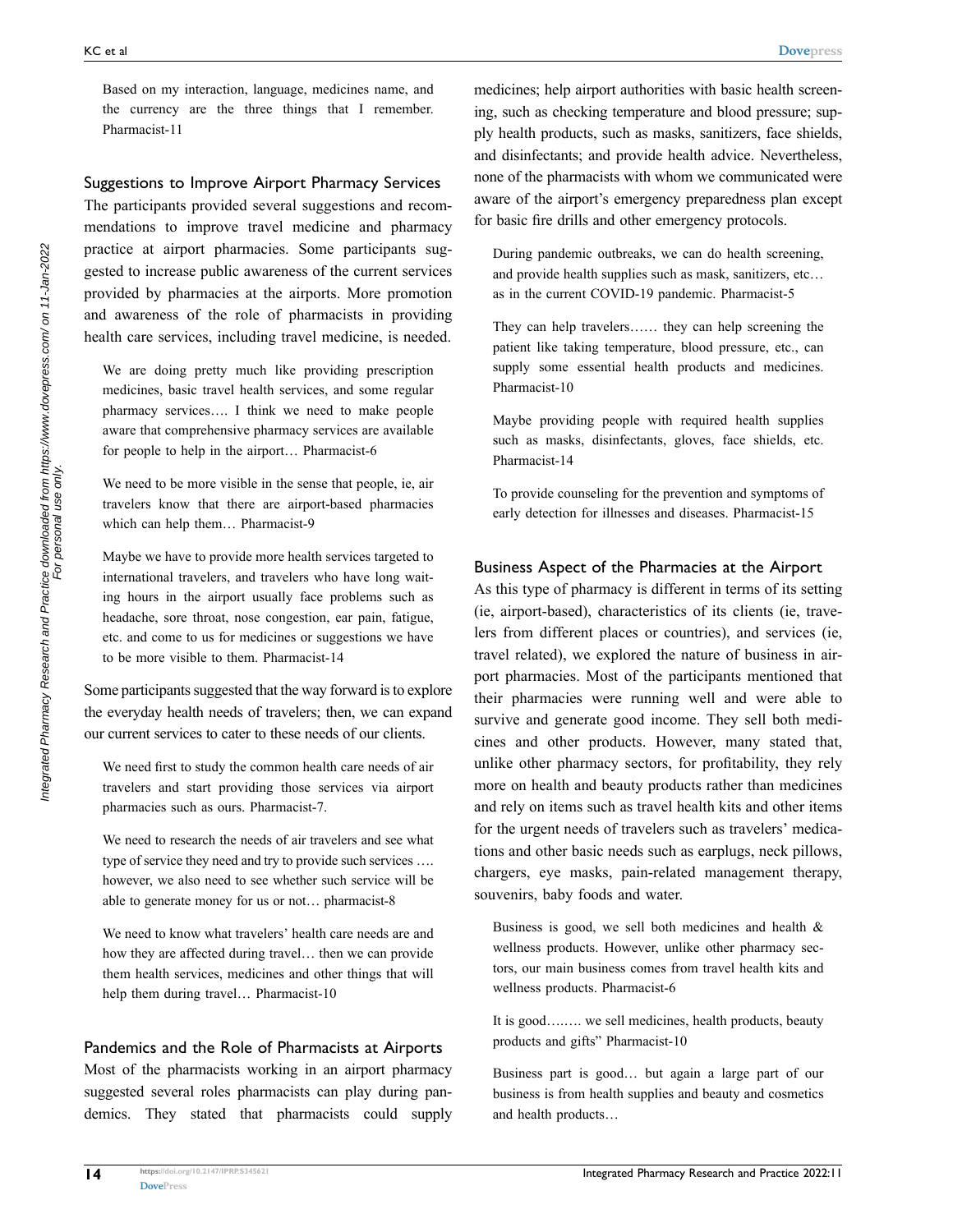Different needs compared to other nonairport pharmacies. Airport pharmacies mainly meet the emergency needs of travelers, such as basic traveler medications and basic traveler needs, such as earplugs, neck pillows, chargers, condoms, eye masks, pain-related management therapy, souvenirs, baby foods, and water. Pharmacist-15

### **Discussion**

This qualitative study showed that airport pharmacies provided several professional services and supplied medicines and health services to air travelers, airport staff and workers, and crew. The professional services delivered by airport pharmacies included four main areas: medicine dispensing and basic pharmacy services, travel health services, essential health supplies, and beauty and wellness products. Moreover, in this study, the pharmacists described their work and experience at airport pharmacies as good, exciting, and extraordinary as they met different people from different countries. The key challenges reported by pharmacists included language, currency and brands of medicines. Furthermore, the participants indicated that awareness about airport pharmacy services need to be promoted to the travelers.

### <span id="page-6-3"></span><span id="page-6-2"></span>Medicine Dispensing and Basic Pharmacy Services via Airport Pharmacies

All the pharmacists in this study reported that their airport pharmacies were providing OTC medicines. Moreover, several pharmacies provided prescription medicines as well as medicines for travel purposes. This is consistent with our initial findings from reviewing the websites of pharmacies operating at 100 of the busiest international airports, which showed that airport-based pharmacies provide OTC medicines and prescription medicines. Furthermore, pharmacists said that apart from dispensing medicines, they provided patient counseling, blood pressure reading, blood glucose monitoring, temperature checking, smoking cessation, and health advice. Air travelers include people of various age groups and health statuses who have varied health care and medicine needs. $21$ Having pharmacies at the airport is very helpful for travelers, as they can obtain basic pharmacy services such as advice regarding filling medication prescriptions, labeling of medicines for travel purposes and accessing medicines, especially when they are in a hurry or when they get sick or have minor health problems at the airport (before, during or after the flight or while in transit). $^{10}$  $^{10}$  $^{10}$ 

<span id="page-6-1"></span><span id="page-6-0"></span>Several pharmacists in our study said that they dispense prescription medicines. This service helps all kinds of travelers, especially travelers with chronic illness, children, and the elderly.<sup>21</sup> Studies carried out at health facilities based in airports have reported both minor and significant medical problems, including medical emergencies among travelers at the airport. Airport pharmacies dispensing both prescription and nonprescription medicines can aid travelers with minor medical problems and provide medicines to medical centers or airport clinics.[22](#page-10-1)[,23](#page-10-2) However, one of the challenges for airport pharmacies is that patients or travelers request the brands of medicine that they are familiar with in their countries (ie, differences in medicine brands). Further, there are some significant differences in the scope of practice in travel health and medicine regulations; ie, some medicines (eg, some medicines for endemic diseases) are classified as prescription-only medicines in certain countries, while they are considered OTCs in other countries. For example, in South Africa, with few exceptions such as antimalarial drugs, pharmacists are not allowed to administer travel related vaccines and dispense travel related medicines without medical prescriptions.<sup>24</sup> In contrast, in Canada, pharmacists are authorized to administer vaccines and in some regions are authorized to provide prescription medicines including travel health related medicines.<sup>25</sup> In addition, there is sometimes significant difference within the same country in terms of scope of practice in travel health. For example, in the United States, in the state of New Mexico, pharmacists are authorized to administer vaccines and furnish prescription medicines independently without collaborative practice agreements (CPA) with physicians.<sup>26</sup> In California, pharmacists can independently provide travel-related prescription medicines that do not require a diagnosis such as chemoprophylaxis and self-treatment of travel-related conditions, but for administering travel vaccines, CPA is required in this state. In Hawaii, pharmacists require a CPA to provide travel-related prescription medicines[.26](#page-10-5) Likewise, the regulations for carrying medicines by airline passengers in different countries are different and so are the rules for dispensing of medicines at the airport pharmacies[.27](#page-10-6) Future studies are needed to examine in more details the scope of practice in travel health and regulations for medicine dispensing and provide comparisons between countries.

## <span id="page-6-5"></span><span id="page-6-4"></span>Travel Health Services via Airport **Pharmacies**

The travel health services reported by pharmacists included providing medications for travel purposes, health advice,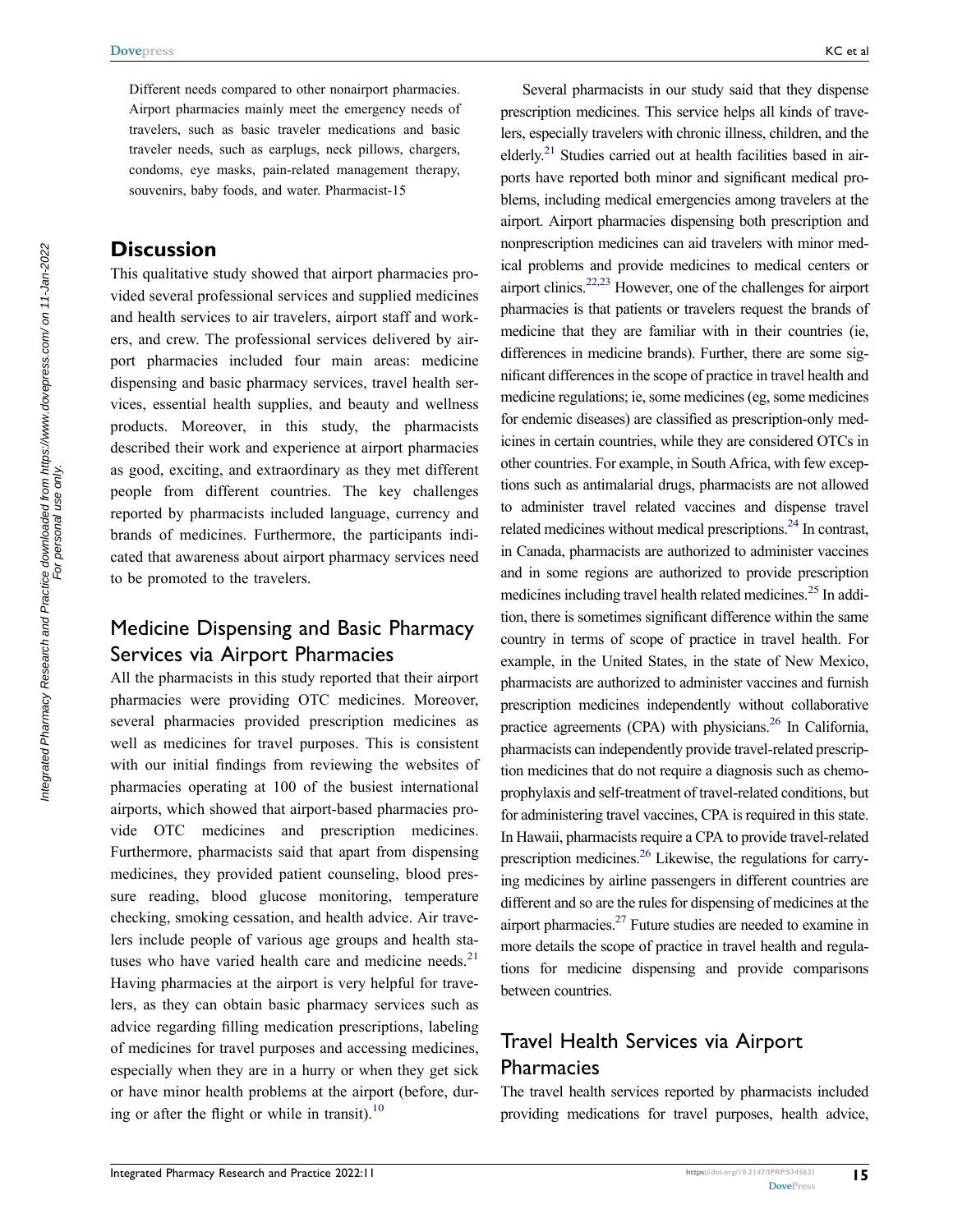<span id="page-7-3"></span><span id="page-7-2"></span><span id="page-7-1"></span><span id="page-7-0"></span>vaccination, and essential health products. Many people continue to travel to various destinations without appropriate pretravel health advice and preparation.<sup>28</sup> Airport pharmacies may be the last resort for these people to buy necessary medicines and health or well-being products before traveling to their destination. A study by Yates et al reported that travelers needing vaccinations at the last minute could benefit from the accelerated vaccine schedules.<sup>29</sup> Consequently, pharmacies at airports could have the potential role to help in this regard. Airport pharmacies could offer routine vaccinations such as Influenza (flu) vaccine and the COVID-19 vaccines such as the booster doses. Various studies have reported encouraging findings about administration of vaccinations by pharmacists and its uptake by the travelers/patients. $30,31$  $30,31$ Moreover, pharmacists in several countries such as Switzerland, Canada, the UK and Denmark are allowed to administer vaccines within their scope of practice including some vaccines for travel purpose.<sup>32</sup> However, it should be noted that providing these travel vaccines via airport-based pharmacy requires a clear protocol on the training, facility requirements, arrangement in case of any emergency situation such as anaphylaxis due to vaccines, as well as a list of vaccines that can be delivered via airport-based pharmacies. For example, travel vaccination requiring multiple doses will not be feasible to be provided via airport-based pharmacies. In addition, many travel specific vaccinations would be hampered by the short time interval from administration to travel based exposure risk. Travel health services, travel-related health products, advice and counseling, are areas in which the existing airport pharmacies can further expand their services. In addition, these can generate additional revenue for airport pharmacies while serving the health needs of travelers. A study by Kodkani et al with Swiss pharmacists showed that pharmacists have satisfactory knowledge of travel medicine and emphasized the need to collaborate with doctors to achieve uniformity in travel health advice given.<sup>33</sup> More emphasis on travel medicine and professional training of airport pharmacists in this area of practice could be beneficial and needs to be further expanded.

### <span id="page-7-4"></span>Travelers Visit Airport Pharmacy

We found that airport pharmacies sell essential travel health supplies such as thermometers, travel pillows, hot water bags, ice packs, sunscreen, beauty products, and some grocery and gift items. According to participants, this helped generate good income, and the sale of these items provided much-needed revenue to airport pharmacies to meet the high rental and logistics costs. In addition, this can serve travelers

well by providing a convenient location to buy their medicines and other products they need while traveling.

### Pharmacists' Experiences Working with Airport Pharmacies

<span id="page-7-5"></span>The pharmacists described language barriers, international currency, and different medicine brands as the most common challenges of managing airport pharmacies. However, they found their work as a pharmacist at the airport pharmacy to be exciting, dynamic, and challenging. Most of the pharmacists shared a similar thought about working at airport pharmacies. This thought is consistent with what has been previously mentioned. For instance, some pharmacists of an airport pharmacy in the UK reported meeting new people every day and dealing with various medical scenarios ranging from emergency supply of medicines to travel sickness and malaria tablets. $34$  In addition, similar to previous reports, pharmacists reported the differences in the needs of patients/ travelers, odd working hours, the pharmacy environment and the need to deliver medicines promptly as some dis-tinct features of working as a pharmacist in an airport.<sup>[27](#page-10-6)</sup> D'Souza finds running travel clinics to be the most exciting aspect of the work in travel clinic and reports providing travel health services such as malaria prevention services and vaccination for yellow fever, cholera, meningitis, rabies, tetanus, and polio. $27$  Working as a pharmacist at an airport pharmacy can be both exciting and challenging. As airport pharmacies' nature and operation are distinct from those of community pharmacies, pharmacists need appropriate training, work environments, and facilities to deliver pharmacy services and medicines for travelers and airport staff.

### Pandemics and the Role of Airport Pharmacies

Most of the pharmacists were not aware of an airport emergency preparedness plan. However, a pharmacist working at the airport suggested that they could play some crucial role during pandemics. Pharmacists said they could help with the supply of pharmaceuticals and medicines, screening of patients, etc. The medical component of disaster planning is mainly carried out and managed by airport medical services. Airport emergency medical services have protocols with specific roles and resources for medical emergencies.<sup>[9](#page-9-7)</sup> However, there seems to be a lack of clarity regarding the pharmacist's role at airport pharmacies during disasters and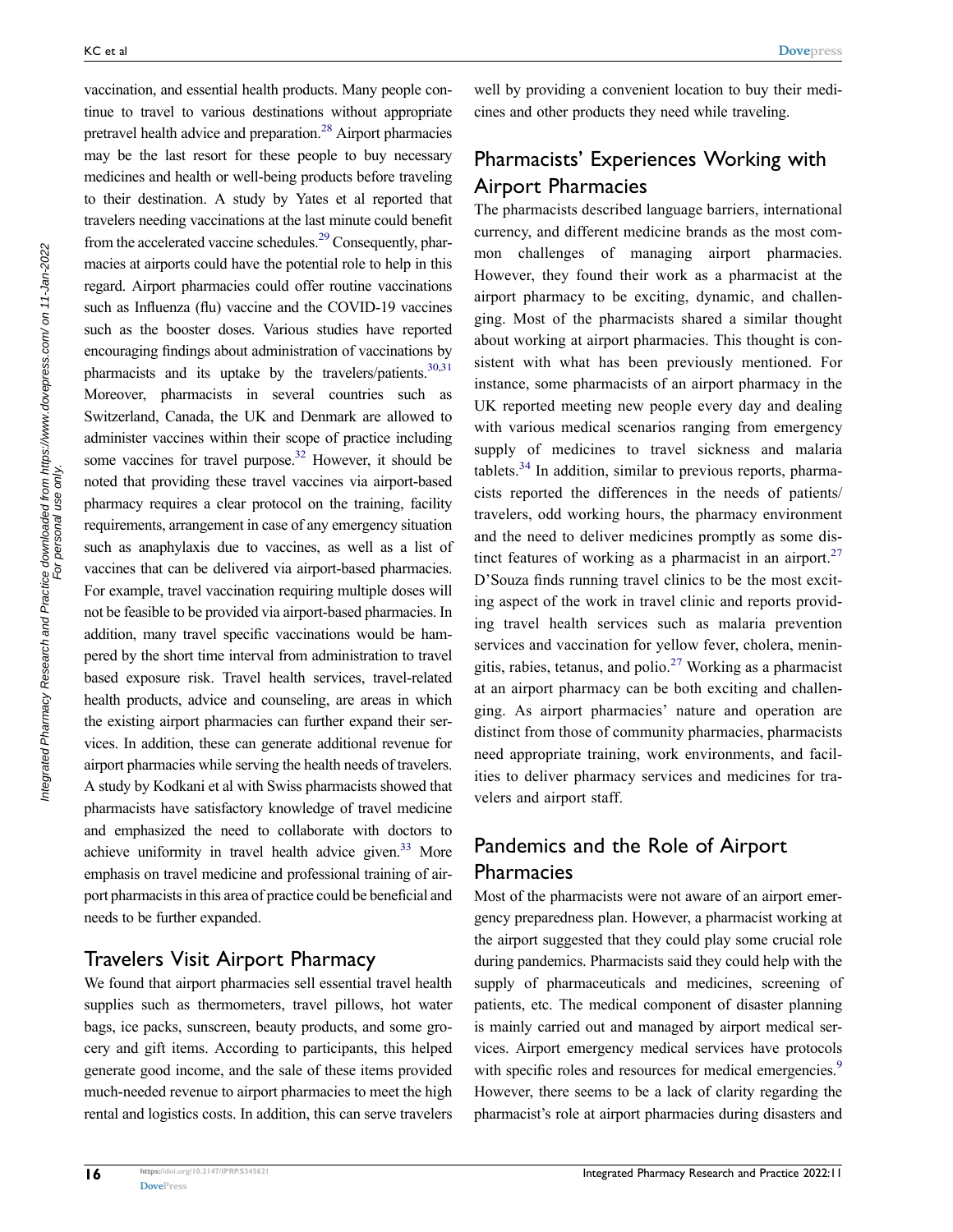<span id="page-8-1"></span><span id="page-8-0"></span>emergency response situations. A study in 2014 by Gosadi et al among workers at an airport in Saudi Arabia showed that airport workers, including health and nonhealth workers, lacked adequate knowledge regarding public health emergencies and highlighted the need to develop public guidelines on health emergencies and communicate them to airport workers.<sup>[35](#page-10-14)</sup> Similar studies have not been carried out among pharmacists working at airport pharmacies. During global infectious disease outbreaks such as COVID-19, airports have become one of the focal points for prevention and control. Protecting the health and welfare of air travelers has become the focus of airports.<sup>10</sup> A study by Abu-rish et al on Zika virus knowledge, attitudes, and determinants of practices among Jordanian and non-Jordanian travelers recommended educational campaigns and awareness strategies regarding Zika within the airports[.36](#page-10-15) During such outbreaks, airport pharmacies can assist in implementing control measures and work alongside health and quarantine services provided by the government, other airport medical service providers, and airport-based emergency medical services. During the recent COVID-19 outbreak, a report from the Gold Coast International Airport Pharmacy showed pharmacist involvement in providing advice on appropriate protocols and preventions, the latest medical updates, COVID-19 safety measures, and helped to calm down nervous passengers. $37$  Airport pharmacies can play a vital role in counseling air travelers on appropriate health and hygiene measures, and supplying basic medicines and other protective measures such as appropriate masks, gloves, and hand sanitizers.

### <span id="page-8-2"></span>Implications for Policy, Practice and Research

The study has several implications for practice and health policy makers. Based on the study findings, we believe that professional and health services at airport pharmacies can be expanded, mainly through travel health services. Airport pharmacies are easily accessible and can help provide health services, patient guidance, and point-ofcare health monitoring for travelers. Moreover, airport pharmacies could play instrumental roles during pandemic outbreaks such as the current COVID-19 pandemic. Airport pharmacies can provide health advice and medical updates, necessary medicines, and health products and attend to travelers' queries, especially during flu seasons or other outbreaks. To achieve these goals, we believe it would be beneficial to provide pharmacists with additional

training and certifications in travel health and relevant practices to work at airport pharmacies. In addition, we believe that more research is currently needed to explore opportunities at airport pharmacies and how travelers' health could be better served by pharmacies. In addition, more research and development of practice guidelines are currently needed for the operation and functioning of airport pharmacies given the lack of such materials and specialized guidance in this practice setting and the paucity of data and literature on this topic. Consequently, there is a need to have guidelines for pharmacists practicing at airport pharmacies to ensure quality pharmacy services, given the uniqueness of this practice setting. These include standards regarding pharmacy premises, scope of practice in travel health at airport pharmacies, guidelines on handling and communicating with travelers from different countries, cultures and languages, operational guidelines during pandemics and infectious diseases outbreaks, preventive measures and safety measures, and provision and support during a health emergency at an airport.

### **Strengths and Limitations**

To the best of our knowledge, we believe this is probably the first study in the recent literature that explored the roles of pharmacies in airports. Consequently, we believe the current study highlights many key areas that could provide future guidance to improve pharmacy practice at airport pharmacies and advance pharmacists' role in the field of travel health. However, the study has some limitations. Firstly, this is a qualitative study with fifteen pharmacists working at airport pharmacies from different regions. Therefore, the view of airport pharmacies in our study may not be generalizable to the entire airport pharmacy sector. However, this is not uncommon, as the sample size of qualitative studies is generally small, similar to our study. Hence, we believe that future studies could be cross-sectional quantitative studies involving a larger number of airport pharmacies to provide additional details about airport pharmacies' operation, functioning, and quality of services, including more details in terms of similarities or differences among countries. Secondly, this study used an email based-interview format which did not allow for follow-up questions to further explore additional information provided by the participants. However, we hope that this study could open the door for more studies in this under researched area and more discussions to help provide better health for travelers.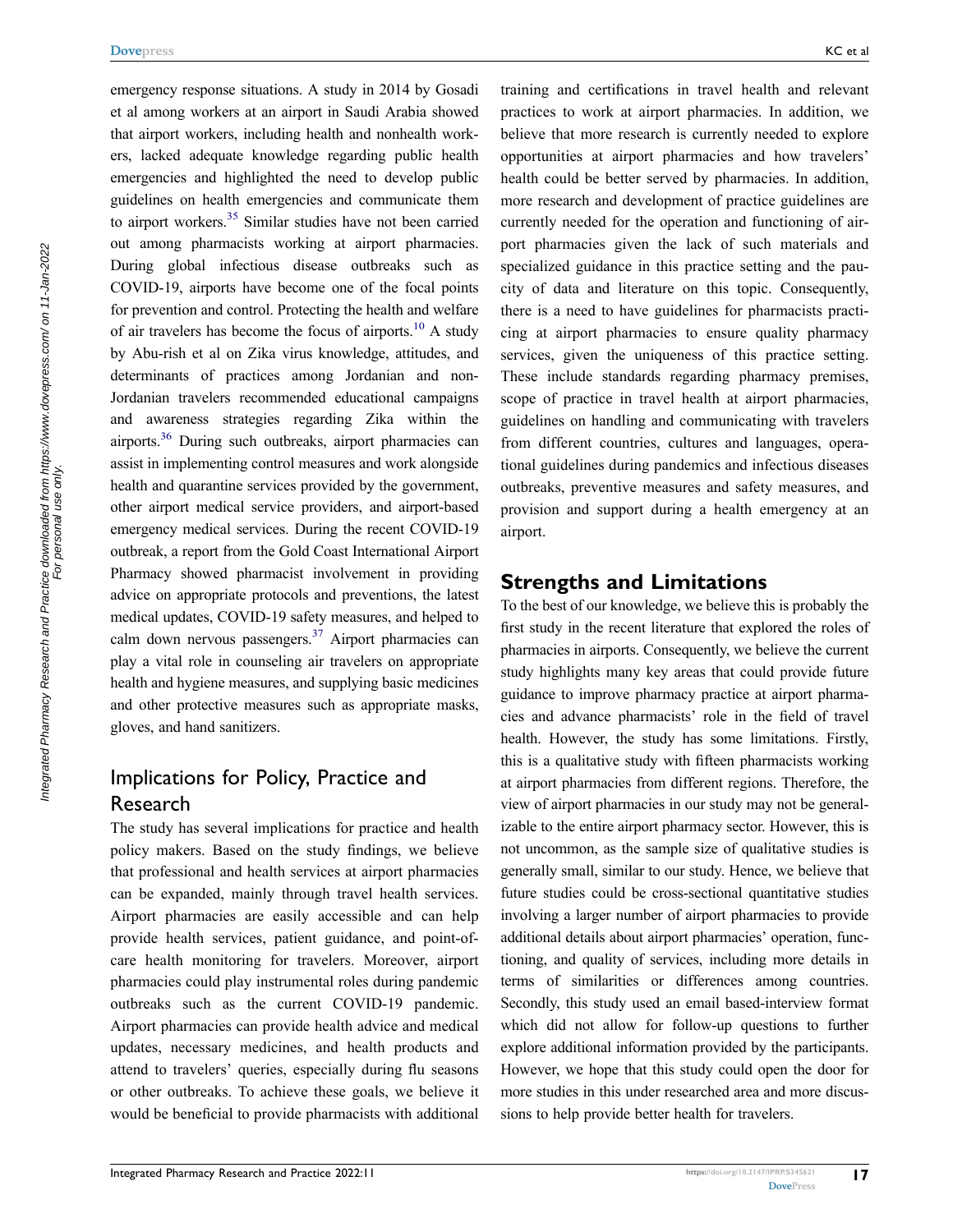### **Conclusion**

The current study showed that airport pharmacies provide medicines and basic health services to air travelers. Some airport pharmacies also provide dedicated travel health services. As the airline industry expands, an increasing number of people will travel, and airport-based pharmacies could have a more active role in travelers' health and medicine needs. Encouragingly, the pharmacists found their work at airport pharmacies to be exciting and attractive. Since pharmacists can contribute to the health and well-being of both travelers and airport staff, the pharmacy sector needs to collaborate with aviation authorities to bring their expertise in medicines and pharmacy practice to serve the health care needs of air travelers.

### **Data Sharing Statement**

The datasets used and/or analyzed during the current study are available from the corresponding author on reasonable request.

### **Ethical Approval**

The study was approved by the Monash University Human Research Ethics Committee (Project ID: 24848) on 5th June 2020. Written consent was obtained from the participants in the study and the consent included publication of anonymized responses. The study was conducted according to the World Medical Association Declaration of Helsinki.

### **Acknowledgment**

The authors would like to thank all the airport-based pharmacies for their service to air travelers.

### **Author Contributions**

All authors made a significant contribution to the work reported, whether that is in the conception, study design, execution, acquisition of data, analysis and interpretation, or in all these areas; took part in drafting, revising or critically reviewing the article; gave final approval of the version to be published; have agreed on the journal to which the article has been submitted; and agree to be accountable for all aspects of the work.

### **Funding**

There is no funding to report.

### **Disclosure**

The authors state that they have no conflict of interest.

### **References**

- <span id="page-9-0"></span>1. International Air Transport Association (IATA). Global air traffic scheduled passengers 2004–2019; [2019](#page-1-0). Available from: [https://](https://www.statista.com/statistics/564717/airline-industry-passenger-tra%D5c-globally/)  [www.statista.com/statistics/564717/airline-industry-passenger-traÕc](https://www.statista.com/statistics/564717/airline-industry-passenger-tra%D5c-globally/)[globally/.](https://www.statista.com/statistics/564717/airline-industry-passenger-tra%D5c-globally/) Accessed November 01, 2019.
- <span id="page-9-1"></span>2. International Air Transport Association (IATA). *Aviation Economic Benefits*. Montreal: International Air Transport Association (IATA); [2006](#page-1-1).
- <span id="page-9-2"></span>3. Del Chiappa G, Loriga AS. Analysing determinants of travellers' expenditures for food and beverage services at airports. *Mercati Competitivita'*. [2019](#page-1-2);2:127–147. doi:[10.3280/mc2-2019oa8135](https://doi.org/10.3280/mc2-2019oa8135)
- <span id="page-9-3"></span>4. Makino T, Asano Y, Takuhiro K, et al. International airport and emergency medical care. *J Nippon Med Sch*. [2002;](#page-1-3)69(2):185–191. doi:[10.1272/jnms.69.185](https://doi.org/10.1272/jnms.69.185)
- <span id="page-9-4"></span>5. International Air Transport Association (IATA). *Medical Manual*. Geneva: International Air Transport Association; [2008.](#page-1-4)
- <span id="page-9-5"></span>6. Airsiders. Kuala Lumpur International Airport [Internet]; [2021](#page-1-5). Available from: <https://airsiders.com/health/airport/KUL>. Accessed August 26, 2021.
- 7. Greater Toronto Airports Authority. DrugSmart Pharmacy [Internet]; 2021. Available from: [https://www.torontopearson.com/en/while-you](https://www.torontopearson.com/en/while-you-are-here/toronto-airport-services/drugsmart-pharmacy) [-are-here/toronto-airport-services/drugsmart-pharmacy.](https://www.torontopearson.com/en/while-you-are-here/toronto-airport-services/drugsmart-pharmacy) Accessed August 26, 2021.
- <span id="page-9-6"></span>8. Australian Pharmacist. Coping with COVID-19 in an airport pharmacy; 2021. Available from: [https://www.australianpharmacist.](https://www.australianpharmacist.com.au/coping-with-covid-19-airport-pharmacy/) [com.au/coping-with-covid-19-airport-pharmacy/](https://www.australianpharmacist.com.au/coping-with-covid-19-airport-pharmacy/). Accessed August 26, 2021.
- <span id="page-9-7"></span>9. Dove DB, Del Guercio LR, Stahl WM, Star LD, Abelson LC. A metropolitan airport disaster plan–coordination of a multihospital response to provide on-site resuscitation and stabilization before evacuation. *J Trauma*. [1982;](#page-1-3)22(7):550–559. doi:[10.1097/00005373-](https://doi.org/10.1097/00005373-198207000-00005) [198207000-00005](https://doi.org/10.1097/00005373-198207000-00005)
- <span id="page-9-8"></span>10. International Civil Aviation Organization (ICAO). *Airport Preparedness Guidelines for Outbreaks of Communicable Disease*. Montreal: International Civil Aviation Organization; [2009](#page-1-6).
- <span id="page-9-9"></span>11. Wright KB, Hmelzer M. Qualitative research: exploring new frontiers. *Gastroenterol Nurs*. [1997;](#page-1-7)20(3):74–78. doi:[10.1097/](https://doi.org/10.1097/00001610-199705000-00002) [00001610-199705000-00002](https://doi.org/10.1097/00001610-199705000-00002)
- <span id="page-9-10"></span>12. Agius SJ. Qualitative research: its value and applicability. *Psychiatrist*. [2013](#page-1-8);37(6):204–206. doi:[10.1192/pb.bp.113.042770](https://doi.org/10.1192/pb.bp.113.042770)
- <span id="page-9-11"></span>13. Neergaard MA, Olesen F, Andersen RS, Sondergaard J. Qualitative description–the poor cousin of health research? *BMC Med Res Methodol*. [2009;](#page-1-9)9(1):1–5. doi:[10.1186/1471-2288-9-52](https://doi.org/10.1186/1471-2288-9-52)
- <span id="page-9-12"></span>14. Sandelowski M. Whatever happened to qualitative description? *Res Nurs Health*. [2000;](#page-1-9)23(4):334–340. doi:[10.1002/1098-240X\(200008\)](https://doi.org/10.1002/1098-240X(200008)23:4%3C334::AID-NUR9%3E3.0.CO;2-G) [23:4<334::AID-NUR9>3.0.CO;2-G](https://doi.org/10.1002/1098-240X(200008)23:4%3C334::AID-NUR9%3E3.0.CO;2-G)
- <span id="page-9-13"></span>15. Maxwell J. Understanding and validity in qualitative research. *Harv Educ Rev*. [1992](#page-1-10);62(3):279–301. doi:[10.17763/haer.62.3.8323320](https://doi.org/10.17763/haer.62.3.8323320856251826) [856251826](https://doi.org/10.17763/haer.62.3.8323320856251826)
- <span id="page-9-14"></span>16. Bengtsson M. How to plan and perform a qualitative study using content analysis. *NursingPlus Open*. [2016;](#page-2-0)2:8–14. doi:[10.1016/j.](https://doi.org/10.1016/j.npls.2016.01.001) [npls.2016.01.001](https://doi.org/10.1016/j.npls.2016.01.001)
- <span id="page-9-15"></span>17. Bengtsson M, Ohlsson B, Ulander K. Women with irritable bowel syndrome and their perception of a good quality of life. *Gastroenterol Nurs*. [2007;](#page-2-0)30(2):74–82. doi:[10.1097/01.SGA.0000267924.24180.1a](https://doi.org/10.1097/01.SGA.0000267924.24180.1a)
- <span id="page-9-16"></span>18. Guest G, Namey E, Chen M. A simple method to assess and report thematic saturation in qualitative research. *PLoS One*. [2020;](#page-2-1)15(5): e0232076. doi:[10.1371/journal.pone.0232076](https://doi.org/10.1371/journal.pone.0232076)
- <span id="page-9-17"></span>19. Braun V, Clarke V. Using thematic analysis in psychology. *Qual Res Psychol*. [2006](#page-2-2);3(2):77–101. doi:[10.1191/1478088706qp063oa](https://doi.org/10.1191/1478088706qp063oa)
- <span id="page-9-18"></span>20. Fereday J, Muir-Cochrane E. Demonstrating rigor using thematic analysis: a hybrid approach of inductive and deductive coding and theme development. *Int J Qual Methods*. [2006;](#page-2-2)5(1):80–92. doi:[10.1177/160940690600500107](https://doi.org/10.1177/160940690600500107)